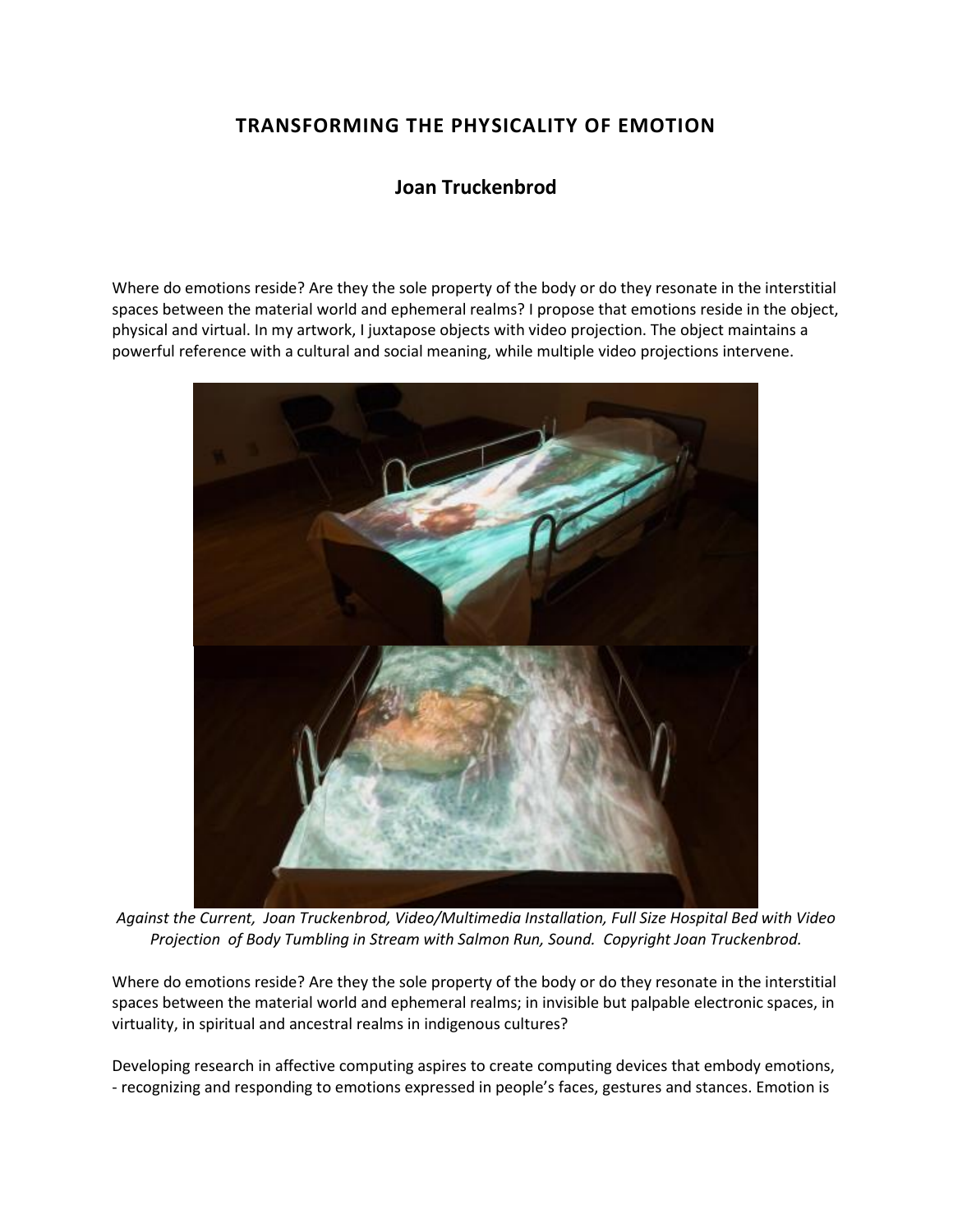fundamental to human experience, influencing cognition, perception, and everyday tasks such as learning, communication, and even rational decision-making. In the field of *Emotion Design* can we instigate spontaneous emotions? Is there an electronic mimesis that can empathize with the user?

The physical body is not the sole proprietor of emotions, rather, they reside in objects.Emotions emanate from the material world. Objects are imbued with power - "thing power" as described by Jane Bennett in her book *Vibrant Matter.* She proposes that objects embody a vibrancy of their own. Not only do they display or have *meaning*, they are active in creating the context of that meaning. They have agency in their behavior. Materiality is expressive. The efficacy of objects is in relation to the meaning they express. "Things" have a capacity to impede or bloc the will and designs of humans but also to act as quasi agents or forces with trajectories, propensities, or tendencies of their own. *Thingness* is not a fixed stability of materiality or a passive object, rather, she theorizes that materiality is as much a force as entity, as much energy as matter, as much intensity as extension. [1]

Demonstrating the vibrancy and power of materiality, my video sculpture is the collaboration of a charged object with time-based digital video imagery projected into the object. As video is nomadic, transitory, itinerant and even entropic, the juxtaposition of video with sculptural object is an active collaboration of the cultural or social meaning embedded in the object, with the animated imagery. Carried on the light of the digital video, the narrative intervenes in the meaning of the object. The digital theatrics of video sculpture engage objects as actants with a vital impetus – never acting alone. Their efficacy or agency always resonates in a collaboration, or in this case a collision, as objects are actors in this theatre of art installations. [2]

#### **Objects Embedded With Memories**

The potency of the material culture (materiality) emanates from memories embedded in and evoked by objects. Objects become sites of memory. Memory is intimately connected to our material culture. In the book "Memory Work: Archeologies of Material Practice" memory work refers to both the social practices that create memories and the materiality of memory making. Personal events and activities leave behind remnants or vestiges of social practices, that become infused with memories. Another example are the highly charged material fragments deposited by ritual and ceremony in indigenous cultures. Memory resides in these material traces, evoking strong emotions long after the performance of the ritual. In archeological research, objects uncovered provide insight into social and cultural practices, as they are traces of deposits left by these material practices. Memories of these practices are embedded in archeological objects which create contexts in which memory is materialized. The same is true for contemporary objects that embody memories of histories or practices. Materiality becomes a portal to understanding the connections between people through time, and diverse geographic locations. [3]

Resonances of memories are evoked in my video/multimedia installations. In the installation titled "Lightening in My Blood" the *object* is a large cardboard playhouse painted white - imbued with childhood memories of spontaneous narratives erupting in make-believe spaces. This *house* is placed on a small pedestal with wheels on the sides –giving the contradictory impression that the house is mobile. One side of the house glows with the fast paced video of baby salmon obsessively jumping at a grille trying to escape, in a fish hatchery in Oregon. This imagery mirrors the underlying emotions of participants in the video on the opposite side of this house – a slow walk through a nursing home captured from a wheel chair. The inaccessible inside of the house remains empty filled with an uncomfortable darkness, except for the fragments of video that push through the small cut-out windows. The sound of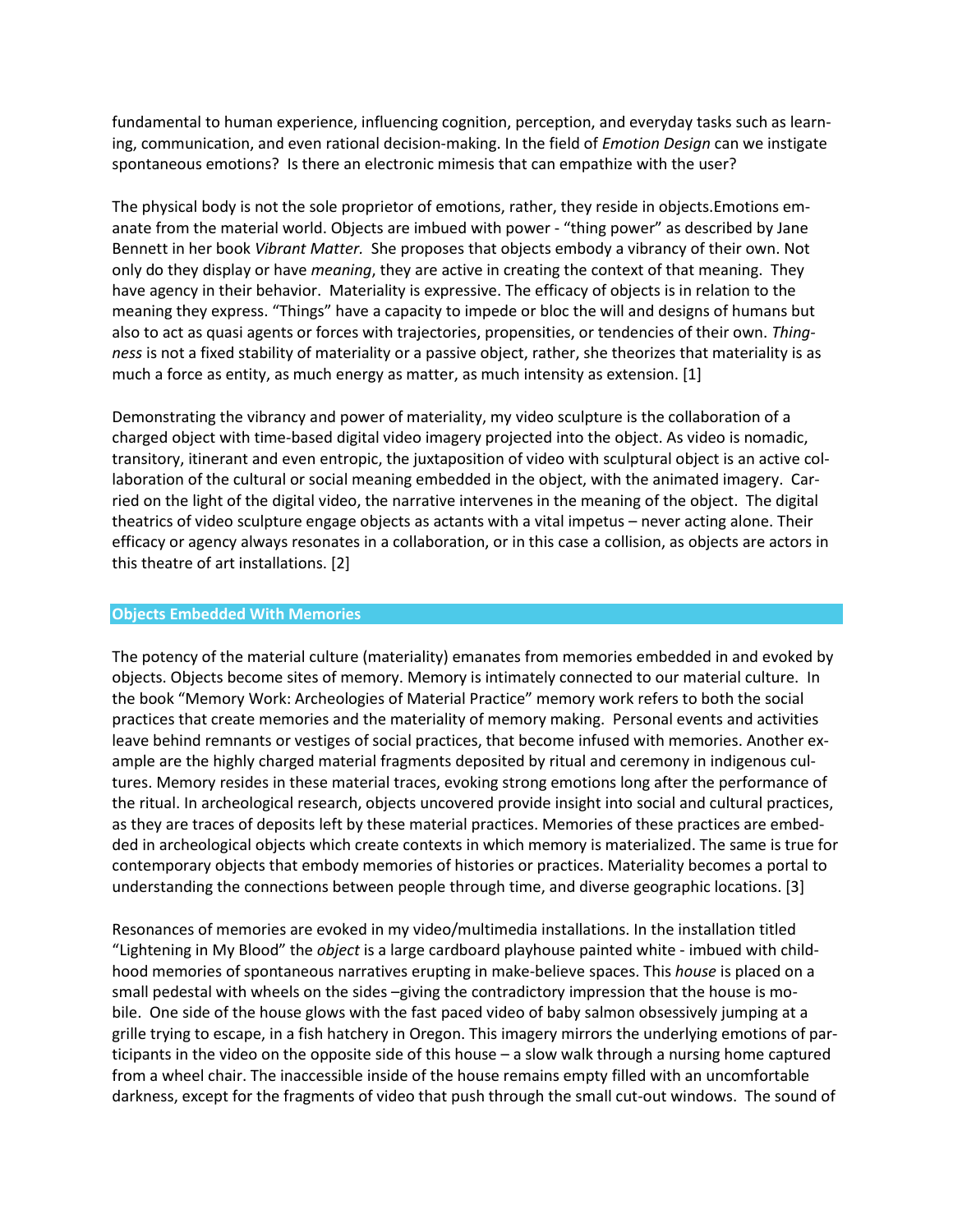gushing water fills the space. This potency of the material cultural emanates from memories embedded in, and evoked by, objects such as this playhouse. [4] Objects as sites of memory, construct personal emotional landscapes.

Emotions are sited in objects as memories become embedded in them. Artifacts carry the remembrance of events, the history, the power of an event such as trophies, plaques, certificates, as well as baby blankets or stuffed animals from childhood. Emotionality is active in objects through the memories they possess. The installation "Against the Current" employs the highly charged object of a hospital bed with the railings up, occupied by a body tumbling in a steam with a salmon run. (See Figure 1.) Emotionality is palpable as the nude body twists and turns in the water, as salmon swim upstream, against the current. See Figure 2. Salmon create a powerful metaphor as they are born in fresh water, and swim downstream and into the ocean as they mature with the radical shift in their environment from fresh water to salt water. Years later they return to this same stream, swimming upstream against the current to return to the lake of their birth. During this journey their powerful bodies propel them up the falls in the river. The timing of this return is for them to spawn, which jarringly is followed by their death. This installation exemplifies physical things that are employed to signify ephemeral events, virtual experiences or spiritual rituals. [2] They become signifiers for complex concepts.The physicality of emotions embedded in these objects is transformed into ephemeral, virtual or spiritual experiences through on-line societies, virtual relationships or spiritual experiences.

### **Agency of Objects**

They are *animate* and possess agency, as objects are actants with a vital impetus – never acting alone. Objects are *animate* and possess agency, as they are actants with a vital impetus – never acting alone. Artifacts cause actions and their effects have consequences. Their efficacy or agency always depends on collaboration with other objects and people. In indigenous cultures there are numerous ritual and sacred objects that *possess* agency. A provocative object in African culture is the *Power Figure*, imbued with spiritual power by a ritual specialist. They operate with different functions such as healing, divination or protection. These unique sculptures are thought to have their own identities, and are treated with great respect because of the power they possess. Secret compartments within these objects contain special ingredients empowered to carry out their functions. These figures frequently are constructed with mirrors positioned on their stomachs, which become the eyes of the figure, enabling them to "see into the spiritual realm". Highly charged objects are an integral aspect of indigenous cultures. Emotions reside in these objects and are catalyzed in the interstitial spaces between the objects, shaman, and citizens during ritual performances and ceremonies.

#### **'Machinic Assemblage'**

The object is neither subject or object as in the grammar of a sentence but rather a participant in a *mosaic* or an assemblage which is comprised of heterogeneous elements. Emotions reside in multiple realms, in the interstitial spaces of assemblages of diverse elements. DeLeuze describes this synthesis of heterogeneities, an acculturation of diverse elements, as machinic assemblag*e*. [5] According to Bennett, machinic assemblage becomes a body that is multiple, with objects functioning in assemblage, in a mosaic. Mosaicism links the degree of internal diversity to the degree of power possessed by the thing. The agency of assemblages is the sharing of powers between artifacts, or people and artifacts, and the tendency to operate in dissonant conjunction with each other. Assemblages owe their agentic capacity to the vitality of materials that constitute it. [1]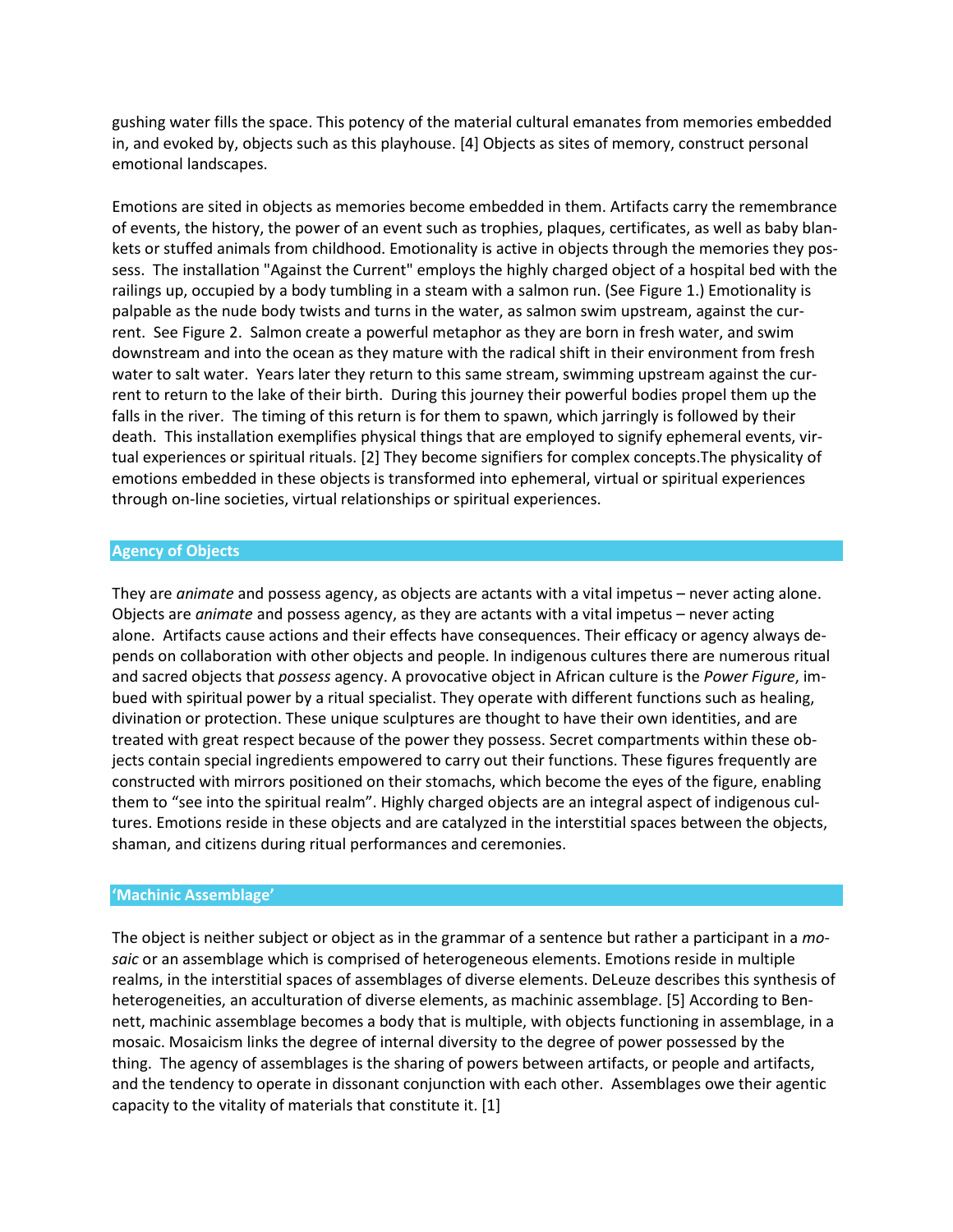An exhibition titled Machinic Alliances at Danniell Arnaud Contemporary Art Gallery in London in the summer of 2008, examines the issue of 'machinic' as a process that expresses our capacity as humans to form alliances with non-human forces, be they animal, insect, plant or virus. The exhibition takes this Deleuzian premise as the basis from which to propose unholy affiliations between categories of human/animal/technological.

### **Digital Art and Design**

Nonobjectness is the focus of the Design firm named Nonobject Studio created by Branko Lukic with the objective of bringing meaning to otherwise unremarkable objects by creating emotional links to them. Engaging the idea of the agency of objects, they employ the power of emotions to activate and invigorate objects they design. Objects are designed and empowered, based on emotional references embedded in them. [6]

An iPhone app was invented by Alicia Morga to tracking emotions, for the purpose of managing one's emotions. The user inputs their evaluation or interpretation of their own emotional states. The app allows the user to track their emotional responses in order to become more aware of one's feelings and control them. The implication being that one's emotions are transferred to the iPhone.

Art exhibitions are also probing the site of emotions. The exhibition *Talking to Objects*, currently at MOMA in New York City, examines what is necessary to develop machines/objects that communicate their use and process for interaction to the user. The resonance of responses reside in this interstitial space between the user and the object. A previous exhibition at the New Museum in New York was titled *Free* exploring the Internet as a public art space. One artwork in this digital exhibition was a virtual exhibition of objects titled "School of Objects Criticized" by Alexandre Singh in which he located ordinary object positioned on spot-lighted pedestals. He transformed these toys and household items into characters performing a lively comedy of manners.

In my video sculpture*,* video projection and object collide or collaborate in creating a hybrid with the power and provocation arising out of the assemblage of diverse elements. Dynamic force, power emanates from the spactio-temperal configuration rather than from either participant. There is a combustion of the interstitial forces.

Contemporary theory migrates emotion from the physicality of the body to objects – both in the material world and the digital realm. The assemblage of emotional resonances are highly complex networks entangling people with objects collaborating in virtual and ephemeral experiences across cultures. Examples are "Vigilant things" created as powerful protectors in Yoruba culture. Amazing constructions involving ordinary materials such as string, paper and sticks, are described as "ase-impregnated sculptural constructs". A battered black plastic bag filed with a potent substance, tied and hung from a stick over a pile of recently cut green branches, signifies ownership. Anyone who steals these branches is warned and will "suffer some calamity". There are invisible potencies embedded in these protective constructions called "aale" that protect property and objects. These aale, even though they are constructed with ordinary objects like cloth and branches, *contain* and emit strong emotional resonances. [7]

The Chinese tradition of 'shi' is another example of the emotionality and agency embedded in objects. This concept of "shi" embodies the idea of congregational agency in which an assemblage owes its